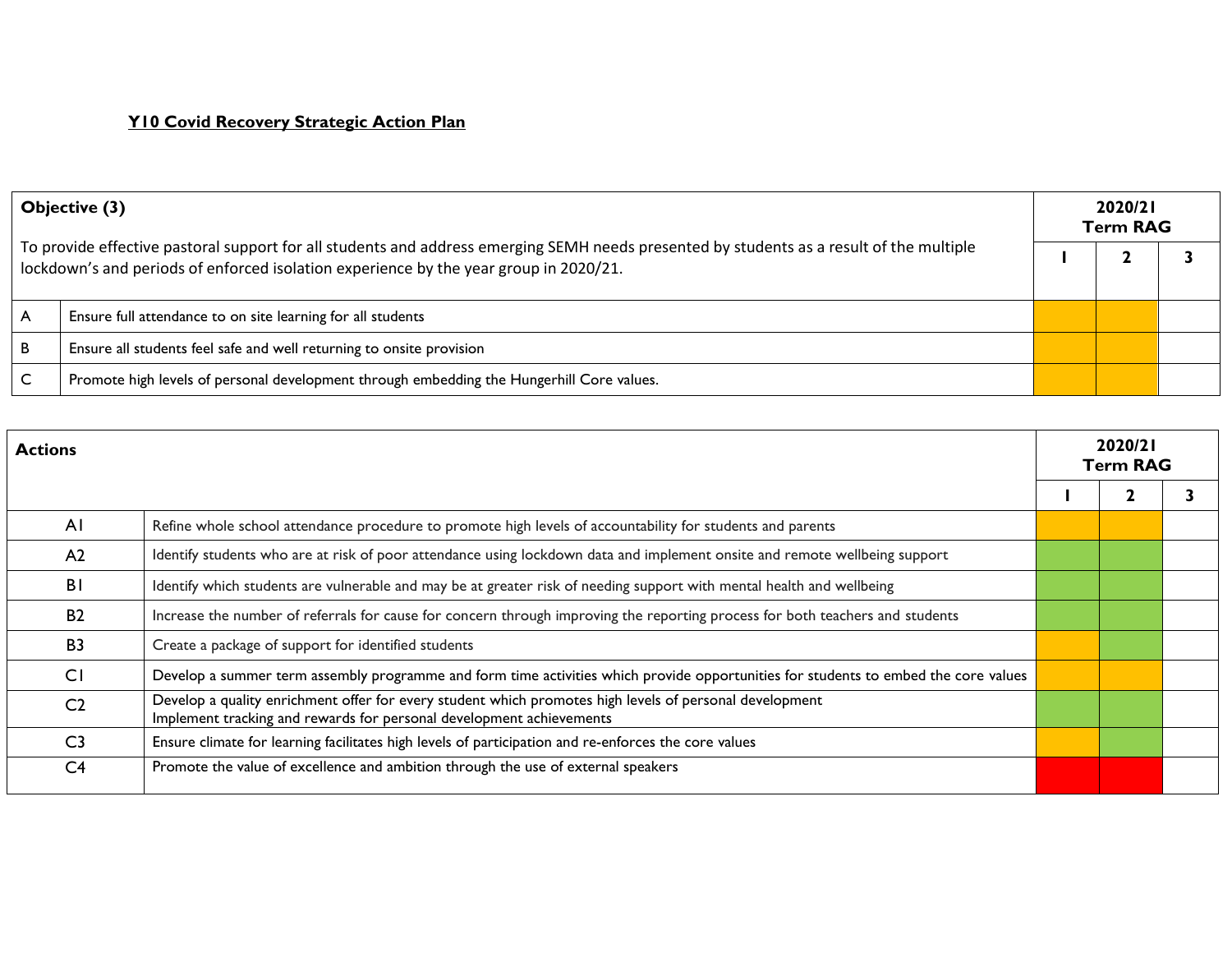## Strategic Planning:

Objective 1(a): Ensure full attendance to on site learning for all students

|    | Action                                                                                                           | Activity                                                                                                      | I will know this is successful if:                                                                                                                                                         | Who                     | By When              |
|----|------------------------------------------------------------------------------------------------------------------|---------------------------------------------------------------------------------------------------------------|--------------------------------------------------------------------------------------------------------------------------------------------------------------------------------------------|-------------------------|----------------------|
| AI | Refine whole school attendance procedure to<br>promote high levels of accountability for<br>students and parents | Agree adjusted attendance thresholds for each<br>stage of accountability with a focus on PP and<br><b>SEN</b> | Thresholds agreed and communicated to Hoys<br>and ALs                                                                                                                                      | SPB/<br><b>KM</b>       | 15/03                |
|    |                                                                                                                  | Ensure full implementation of attendance<br>thresholds through creating a robust QA<br>programme              | HOYs have completed paperwork and there is<br>an increase in the number of students who are<br>on an attendance support plan                                                               | SPB/<br><mark>KM</mark> | 15/03                |
|    |                                                                                                                  | Introduce tutor meetings for every student who<br>returns from absence following first instance of<br>absence | Meetings are taking place in form time and<br>student voice indicates that they feel supported<br>following any period of absence.                                                         | AL's                    | <b>Ongoing</b>       |
|    |                                                                                                                  | Implement AL QA of form time to gather<br>student voice and QA meetings                                       | Overall absence is reduced as a result of<br>support and challenge                                                                                                                         |                         | <b>Ongoing</b>       |
|    |                                                                                                                  | Introduce HOY meeting for PP students<br>returning from any period of absence                                 | Meetings are taking place and student voice<br>indicates that they feel supported following any<br>period of absence<br>Overall absence is reduced as a result of<br>support and challenge | <b>HOYs</b>             | 7 <sup>th</sup> June |
| A2 |                                                                                                                  | AL's to use lock down data to create a target<br>list at risk of poor attendance for each year<br>group       | HOYs to make targeted calls and home visits to<br>ensure students are ready for the return of<br>onsite learning                                                                           | <b>HOYs</b>             | 08/01                |
|    | Identify students who are at risk of poor                                                                        | HOYs to implement weekly wellbeing calls for<br>identified families                                           | HOY calls for students in self-isolation who are<br>not engaging in live lessons                                                                                                           | <b>HOYs</b>             | Ongoing              |
|    | attendance using lockdown data and implement<br>onsite and remote wellbeing support                              | Hoys to meet onsite with PP students for every<br>instance of absence                                         | Meetings are taking place in form time and<br>student voice indicates that they feel supported<br>following any period of absence                                                          | <b>HOYs</b>             | <b>Ongoing</b>       |
|    |                                                                                                                  | SEN team to track and offer supportive calls to<br>parents for absences.                                      | Overall PP absence is reduced as a result of<br>support and challenge                                                                                                                      | <b>SEN</b>              |                      |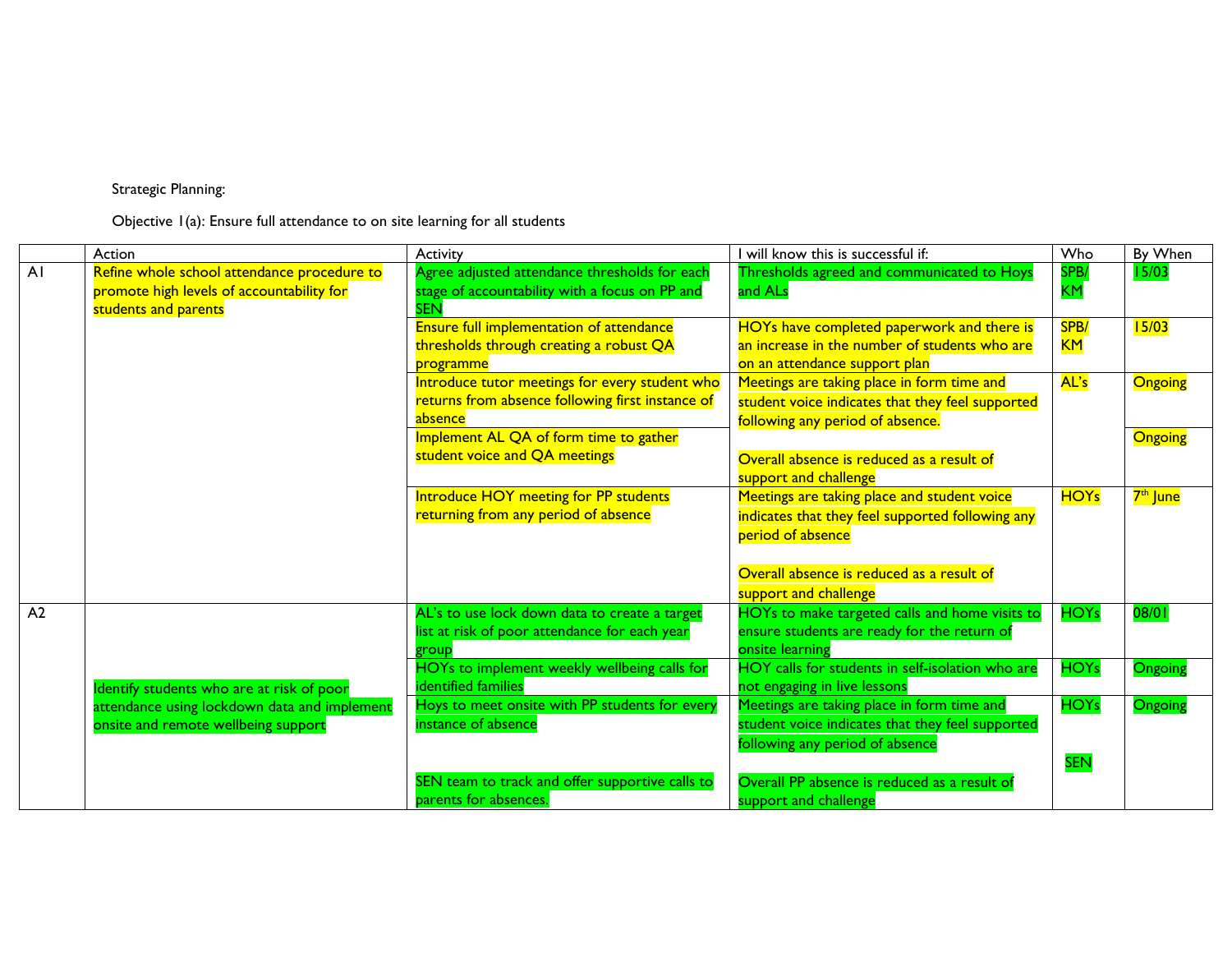|               |      | Create a programme of weekly, half termly and Set up a programme of positive text messages<br>termly incentives to promote high levels of | and commendations | <b>SPB/MHI</b> |  |
|---------------|------|-------------------------------------------------------------------------------------------------------------------------------------------|-------------------|----------------|--|
|               | Term | Term 2                                                                                                                                    | ڈ Term            |                |  |
| <b>Review</b> |      |                                                                                                                                           |                   |                |  |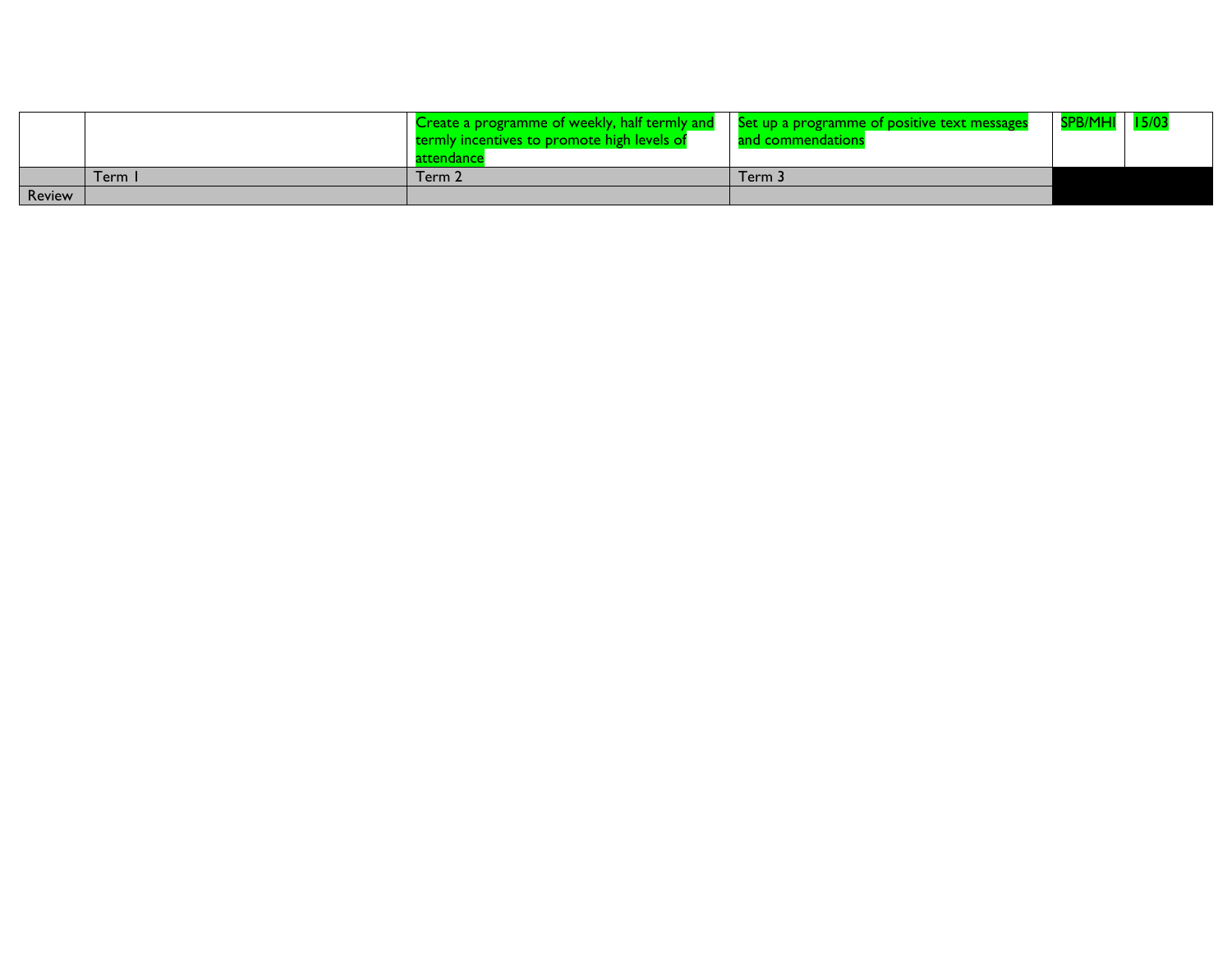| Objective I (b): Ensure all students feel safe and well returning to onsite provision |  |
|---------------------------------------------------------------------------------------|--|
|---------------------------------------------------------------------------------------|--|

|               | Action                                                                                                                      | <b>Activity</b>                                                                                                                                                                   | will know this is successful if:                                                                                                | Who                                  | By When |
|---------------|-----------------------------------------------------------------------------------------------------------------------------|-----------------------------------------------------------------------------------------------------------------------------------------------------------------------------------|---------------------------------------------------------------------------------------------------------------------------------|--------------------------------------|---------|
| <b>BI</b>     | Identify which students are vulnerable and may<br>be at greater risk of needing support with<br>mental health and wellbeing | Identify students have been exposed to<br>friendship issues or cyber bullying through<br>student survey and well-being calls                                                      | Meetings and calls take place prior to onsite<br>provision returning.<br>Early places made available for identified<br>students | <b>DP/HOYs</b>                       | 08/03   |
|               |                                                                                                                             | Use SEND register, LAC register and the<br>vulnerable student register to identify and<br>track the support the students require.<br>Tracking this as they move through school to | Meetings and calls take place prior to onsite<br>provision returning<br>Early places made available for identified              | <b>SEND</b><br><b>Team</b><br>LN-LAC | 08/03   |
|               |                                                                                                                             | have an oversight of need                                                                                                                                                         | students<br>Referrals made for most vulnerable                                                                                  | mentor<br><b>SB - DDSL</b>           |         |
| <b>B2</b>     | Increase the number of referrals for cause for<br>concern through improving the reporting                                   | Raise the profile of safeguarding processes<br>through safeguarding briefing                                                                                                      | <b>Tracking safeguarding concerns/patterns</b><br>Weekly briefings in place                                                     | <b>IL/SB</b>                         | 15/03   |
|               | process for both teachers and students                                                                                      | Improve website safeguarding page with<br>signposting and safeguarding referral                                                                                                   | Website updated and students using this                                                                                         | JL/SB                                | 15/03   |
| <b>B3</b>     | Create a package of support for identified<br>students                                                                      | HOY and SEND team allocated to identified<br>students for mentoring and support                                                                                                   | Calls and meetings take place W/C 08/03                                                                                         | L/SP/HOYs                            | 08/03   |
|               |                                                                                                                             | Programme of family support - virtual drops<br>ins is in place                                                                                                                    | Programme starts W/C 08/03                                                                                                      | <b>L/SP/SB</b>                       | 08/03   |
|               |                                                                                                                             | Wrap around support from external agencies<br>provide support for students with high level<br>needs                                                                               | Increase in early help referrals/BOSS/to<br>support students with higher needs                                                  | <b>IL/SP/HOYs</b>                    | 08/03   |
|               | Term I                                                                                                                      | Term 2                                                                                                                                                                            | Term 3                                                                                                                          |                                      |         |
| <b>Review</b> |                                                                                                                             |                                                                                                                                                                                   |                                                                                                                                 |                                      |         |